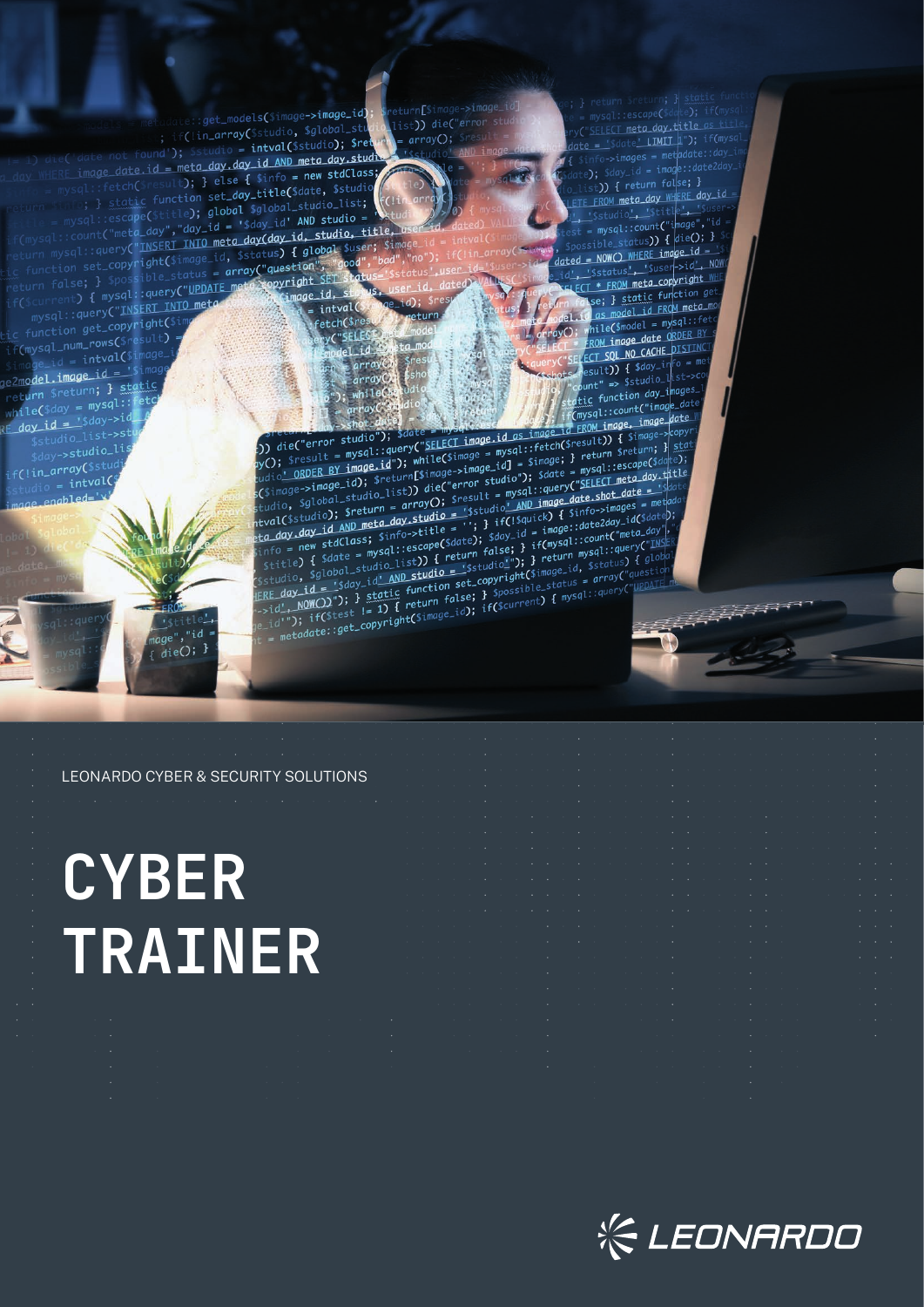In recent years, there has been an extremely significant growth in cyberattacks which became one of the most critical threats for companies and institutions.

Cyber-attacks determine the impairment of business continuity, the theft of intellectual property, the loss or dissemination of sensitive and financial data, money fraud, damage to corporate image and reputation, together with a heavy repercussion on the financial statements of the organizations that are victims.



Cyber threats are constantly evolving. They can originate from various sources, using multiples vectors and shaping into different forms. For these reasons, in the past few years the demand for Cyber Security experts has significantly increased, due as well to the growing digitalization and the consequent escalation of cybersecurity incidents. This scenario entails the necessity of constantly updating the skills of operators, who are dedicated to the protection of IT infrastructures, as well as taking into account the continuous evolution of the legislation and the progress of ICT technology providing at the same time the opportunity to experiment, in situations as close to reality as possible, the most appropriate defence techniques.

Furthermore, considering that each infrastructure of security is as effective as its weakest link, attackers tend to exploit more and more frequently the human factor combined with technological vulnerabilities.

The effectiveness of the most sophisticated protection systems can be cancelled if the user, willingly or not, makes its credentials of access to the corporate infrastructures public.

Thereafter training became of vital importance. In order to reduce cyber threats exposure of institutions and companies, it is very important that every resource within the organization receive adequate behavioral training in order to minimize cyber risks.

## CYBER TRAINER

To meet these needs, Leonardo has developed the **Cyber Trainer**. A platform dedicated to cyber security and IT, designed with the purpose to train and keep up to date both security professionals and non-expert users. The Cyber Trainer aims to support users throughout the whole training process: from the identification of training needs, to formal learning, from the practical application of acquired knowledge, to the certification of skills, offering social tools that allow each user to keep up to date on the topics of greatest interest in a continuous and autonomous way.

## PROPOSED APPROACH

To achieve these goals, the Cyber Trainer consists of the following modules:



- **Learning module:** it allows to take advantage of educational content, offering users the opportunity to monitor their progress in terms of skills acquired.
- **Training module:** it allows to put into practice what has been learned in the Learning module throughout training sessions.
- **Social module:** it supports the continuous training by sharing posts on topics of major interests in the general field of Cyber Security.

The platform organizes the training material based on a three level scheme:

- an educational path organised in didactic modules.
- $\overline{\overline{\text{}}\text{}}$  macro theme within the educational path that includes more learning contents.
- Learning content: video, pdf, SCORM and linked content, Individual Virtual Lab.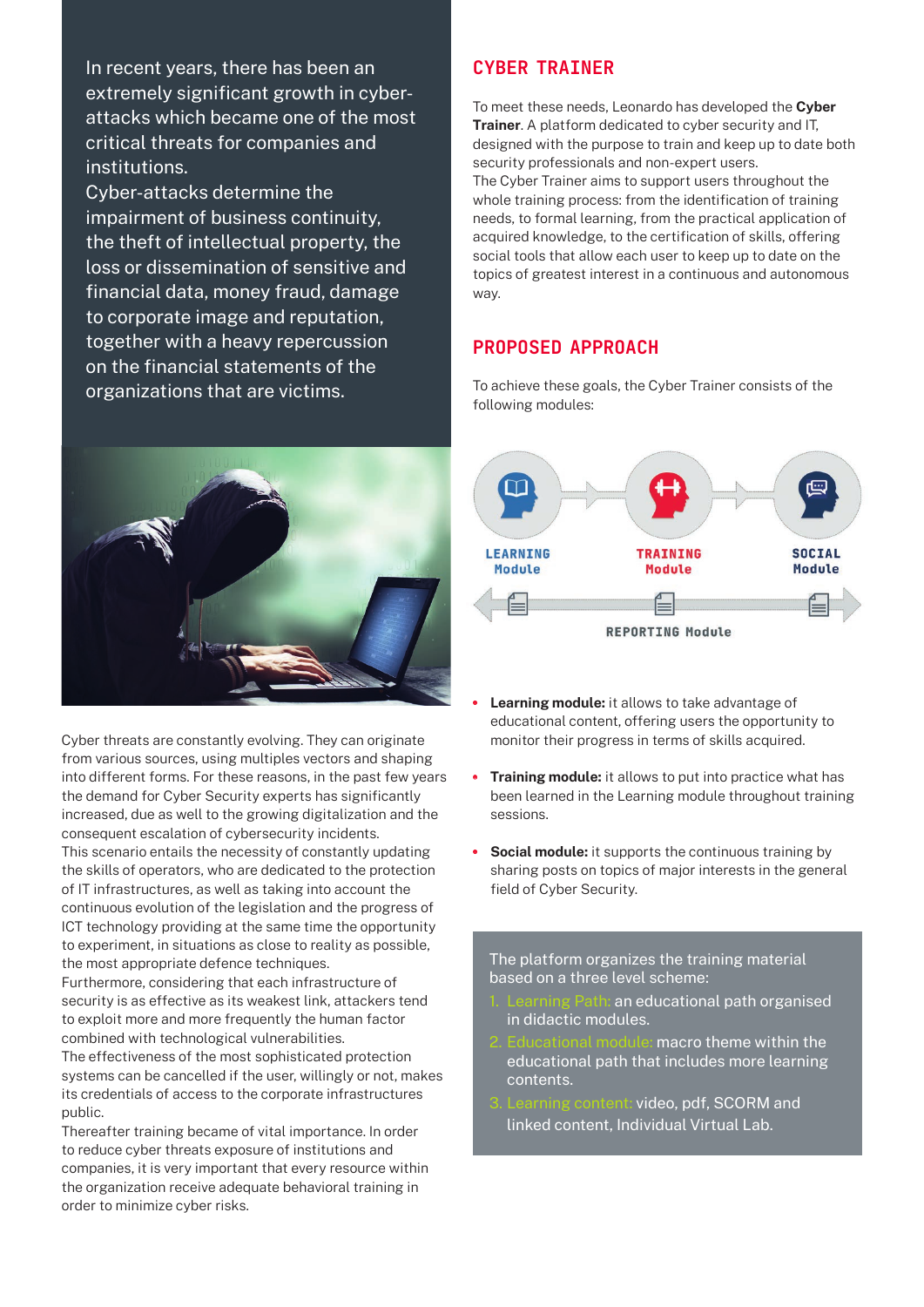A **Reporting module**, transversal to the other ones, allows teachers and students to keep track of their progress related to the learning activities. Each student can visualize its own state of progress in terms of path, completed modules and contents.

Furthermore, it helps to keep track of the Virtual Labs executed and of the badges acquired, to visualize the results of tests carried out and monitor the skills enhanced during the learning process. The teacher has the possibility to view the after mentioned information in an aggregate format by selecting the students of interest.

#### **LEARNING MODULE**

Starting from a preliminary assessment, the **LEARNING** module offers synchronous and asynchronous learning functionalities and supports the evaluation of the results obtained by students.

The initial assessment aims to identify the training needs in order to: define different learning profiles, to associate said profiles to users and to create learning paths, organised in educational modules which includes frontal lectures delivered in a physical or virtual class.



Learning module interface example

#### **TRAINING MODULE**

The **TRAINING** module allows students to put into practice their own knowledge and skills acquired in the Learning Module by means of training sessions. These sessions, called Virtual Labs, not only allow to acquire or strengthen technical knowledge, but also allow to develop decisionmaking and diagnostic skills in an environment which is really close to real operational situations.

The **Virtual Labs**, supported by the platform, can be both individual (Individual Virtual Lab) or they can involve the participation of multiple users organised in groups (Red vs Blue Virtual Lab).

**Individual Virtual Labs** can be immediately enjoyed by the student, to whom specific roles and objectives are assigned.

**Virtual Labs Red vs Blue** foresee a challenge between teams: a defence team, the Blue Team, must defend the infrastructure from cyber threats generated by a team of attackers: the Red Team. The main purpose of these Labs is to train student by experiencing a simulated, yet realistic attack scenario, proposing situations that typically are faced by analysts in a Security Operation Center while defending their own infrastructure form external threats.

Virtual labs execution determines the issue of badges: certificates which allows to formalize the skills acquired by the student and that can be used to indicate the level of education reached. Badges include both Custom Badge, which can be neither exported nor recognised externally, and Open Badge standardized and exportable.



Training module interface example

#### **SOCIAL MODULE**

The **SOCIAL** module offers to students the opportunity to share and visualize heterogeneous posts (sorted by origin and typology) on the main themes of interest in the field of Cyber Security and IT, in order to guarantee a continuous update on the most innovative discussion in these fields.

Furthermore, the social module offers the chance to participate to webinars taking advantage of links contained in particular posts issued by a class of "super editors" who always have the maximum visibility regardless the profile of interest of the user.

The different learning paths include:

- **•** Heterogeneous contents sorted by typology (such as pdf, video) and origin, including third parties' contents compatible with SCORM standard.
- **•** Individual Virtual Lab, which are individual exercise sessions aiming at experiential learning, enabled by the training module, in order to consolidate the acquired skills.

The assessment of the obtained results and the identification of new training needs take place through a process defined as Continuous Assessment, based on multiple choice tests and it is designed on the basis of specific needs of the Customer.